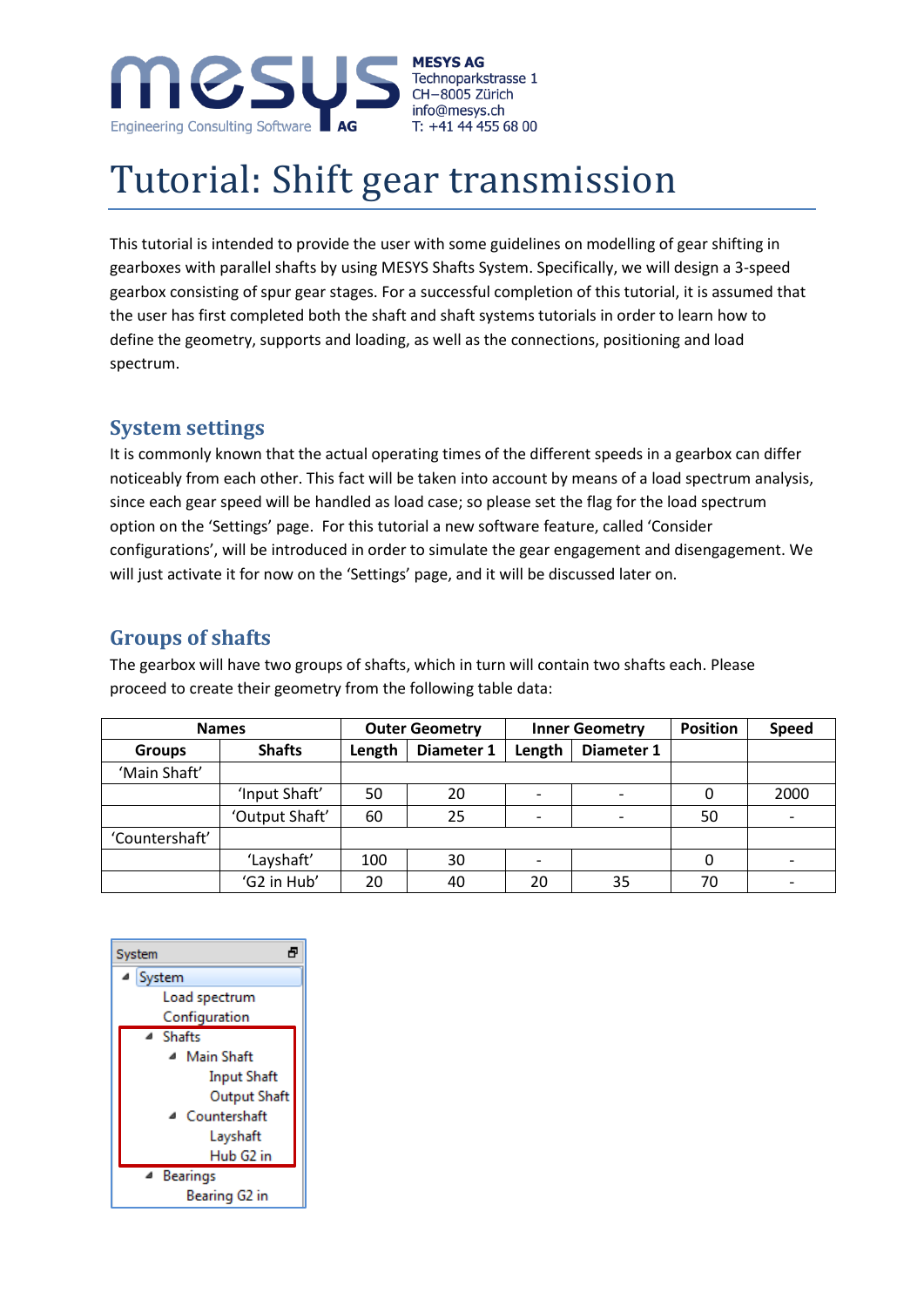

# **Loading and Supports**

Now we will begin to create all the elements that are needed on the shafts:

|                      | Element                   | Name              | Position       | Parameters (in addition to default values)   |  |  |
|----------------------|---------------------------|-------------------|----------------|----------------------------------------------|--|--|
| <b>Main Shaft</b>    |                           |                   |                |                                              |  |  |
| Input Shaft          | Coupling                  | Coupling          | 5              | $b = 10, T = 50$                             |  |  |
|                      | <b>Cylindrical Gear</b>   | C in              | 30             | $b=10$ , z=17, mn=2, $\alpha$ =20            |  |  |
|                      | Support                   | Support1          | 15             | Leave default values                         |  |  |
|                      | Support                   | Support2          | 40             | Leave default values                         |  |  |
| <b>Output Shaft</b>  | <b>Cylindrical Gear</b>   | G1 out            | 20             | b=15, z=33, mn=2, $\alpha$ =20               |  |  |
|                      | <b>Cylindrical Gear</b>   | G2 out            | 40             | $b=15$ , z=27, mn=2, $\alpha=20$             |  |  |
|                      | Support                   | Support3          | 5              | Default values                               |  |  |
|                      | Support                   | Support4          | 55             | Set also the flag for 'Shaft is supported    |  |  |
|                      |                           |                   |                | against torsion'                             |  |  |
|                      | General constraint        | 3rd Speed         | $\overline{0}$ | Rotation around x-axis: Type->Fixed          |  |  |
|                      |                           | Synchronizer      |                |                                              |  |  |
| <b>Counter Shaft</b> |                           |                   |                |                                              |  |  |
| Layshaft             | <b>Cylindrical Gear</b>   | C out             | 20             | b=10, z=33, mn=2, $\alpha$ =20               |  |  |
|                      | <b>Cylindrical Gear</b>   | G1 in             | 60             | $b=15$ , $z=17$ , mn=2, $\alpha=20$          |  |  |
|                      | Support                   | Support5          | $\overline{0}$ | Leave default values                         |  |  |
|                      | Support                   | Support6          | 100            | Leave default values                         |  |  |
| Hub G2 in            | <b>Cylindrical Gear</b>   | G <sub>2</sub> in | 10             | b=15, z=23, mn=2, $\alpha$ =20               |  |  |
|                      | <b>General constraint</b> | 2nd Speed         | $\mathbf{1}$   | Translation in x-axis: Type->Fixed           |  |  |
|                      |                           | Synchronizer      |                | Rotation around x-axis: Type->Fixed          |  |  |
|                      | Roller bearing            | Bearing G2 in     | 10             | Type -> Needle bearing 'K 30x35x17'.         |  |  |
|                      |                           |                   |                | -> Shaft connected to outer ring.            |  |  |
|                      |                           |                   |                | -> Connect inner ring to shaft 'Layshaft'.   |  |  |
|                      |                           |                   |                | -> Set all flags for the support conditions. |  |  |

#### **Main Shaft**

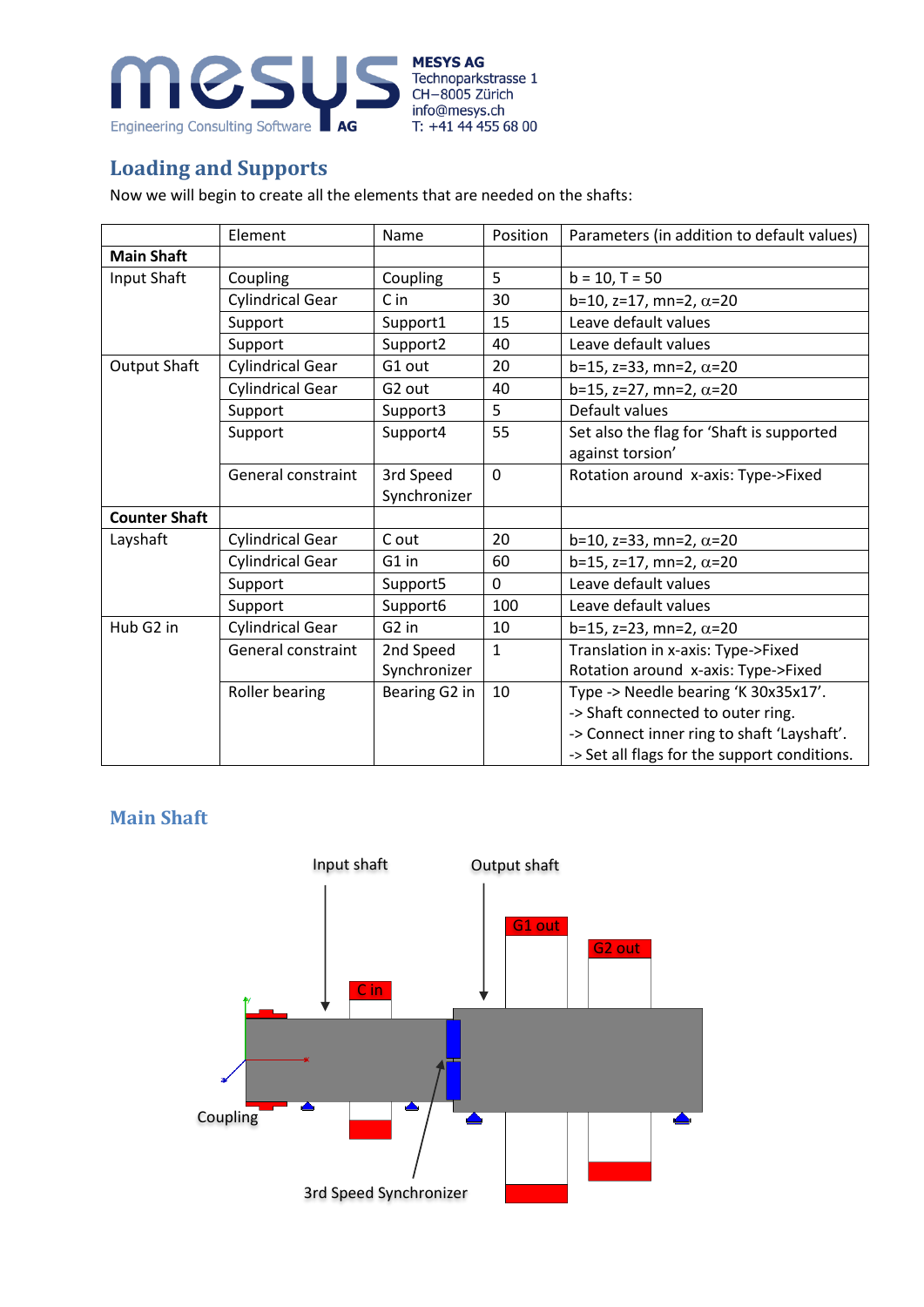

#### **Countershaft**



# **Gear connections**

| Cylindrical gear pairs T1 [Nm] T2 [Nm] |                 |                         | SF <sub>1</sub> | SF <sub>2</sub> | SH <sub>1</sub> | SH <sub>2</sub> |                 |                 |      |
|----------------------------------------|-----------------|-------------------------|-----------------|-----------------|-----------------|-----------------|-----------------|-----------------|------|
| C in-C out                             | -               |                         |                 |                 |                 |                 |                 |                 |      |
| G1 in-G1 out                           | -               |                         |                 |                 |                 |                 |                 |                 |      |
| G2 in-G2 out                           |                 |                         |                 |                 |                 |                 |                 |                 |      |
| Planetary gear sets                    |                 | T1 [Nm] T2 [Nm] T3 [Nm] |                 | SF1             | SF2             | SF3             | SH <sub>1</sub> | SH <sub>2</sub> | SH3. |
| Bevel gear pairs                       | T1 [Nm] T2 [Nm] |                         | SF1             | SF2             | SH <sub>1</sub> | SH <sub>2</sub> |                 |                 |      |
| Worm gears                             | T1 [Nm] T2 [Nm] |                         | SF              | SН              | SW              | ST              | SB              |                 |      |
|                                        |                 |                         |                 |                 |                 |                 |                 |                 |      |
|                                        |                 |                         |                 |                 |                 |                 |                 |                 |      |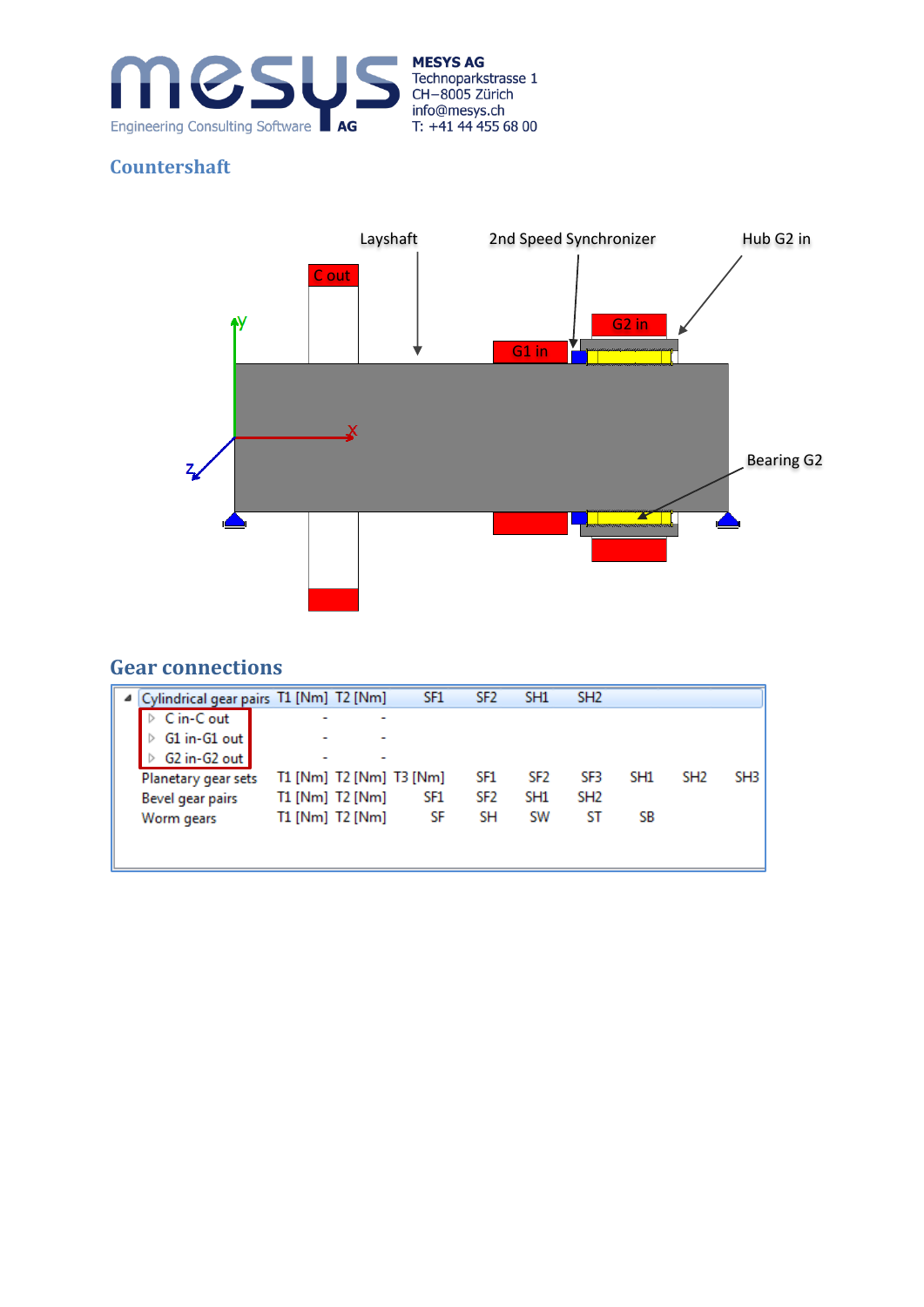

#### **Positioning**

Please proceed to define the following positioning conditions:

| Group 'Countershaft' according gear pair 'C in-C out' |                                                      |  |  |  |  |  |  |  |
|-------------------------------------------------------|------------------------------------------------------|--|--|--|--|--|--|--|
| Gear 'G1 in' according gear pair 'G1 in-G1 out'       |                                                      |  |  |  |  |  |  |  |
|                                                       | Shaft 'Hub G2 in' according gear pair 'G2 in-G2 out' |  |  |  |  |  |  |  |
|                                                       |                                                      |  |  |  |  |  |  |  |
|                                                       |                                                      |  |  |  |  |  |  |  |
|                                                       |                                                      |  |  |  |  |  |  |  |
|                                                       |                                                      |  |  |  |  |  |  |  |
| Group according gear pair                             |                                                      |  |  |  |  |  |  |  |
|                                                       |                                                      |  |  |  |  |  |  |  |
| Group                                                 | Countershaft                                         |  |  |  |  |  |  |  |
|                                                       |                                                      |  |  |  |  |  |  |  |
| Cylindrical gear pair                                 | C in-C out                                           |  |  |  |  |  |  |  |

The first positioning will locate the Countershaft group according to the gear pair 'C in-C out' providing the center distance between the groups and the axial position so that the gear 'C out' is centered to 'C in'. The second positioning will axially locate the gear 'G1 in' so that it always matches its mating gear 'G1 out'. The third positioning will axially locate the hollow shaft 'Hub G2 in' so that the gear 'G2 in' always matches its mating gear 'G2 out', i.e. the centers of the gears will be aligned. Note that the 'Bearing G2 in' and the '2nd Speed Synchronizer' were created in the hollow shaft 'Hub G2 in' so that they move all together with the gear 'G2 in'.

The system model should look as follows:

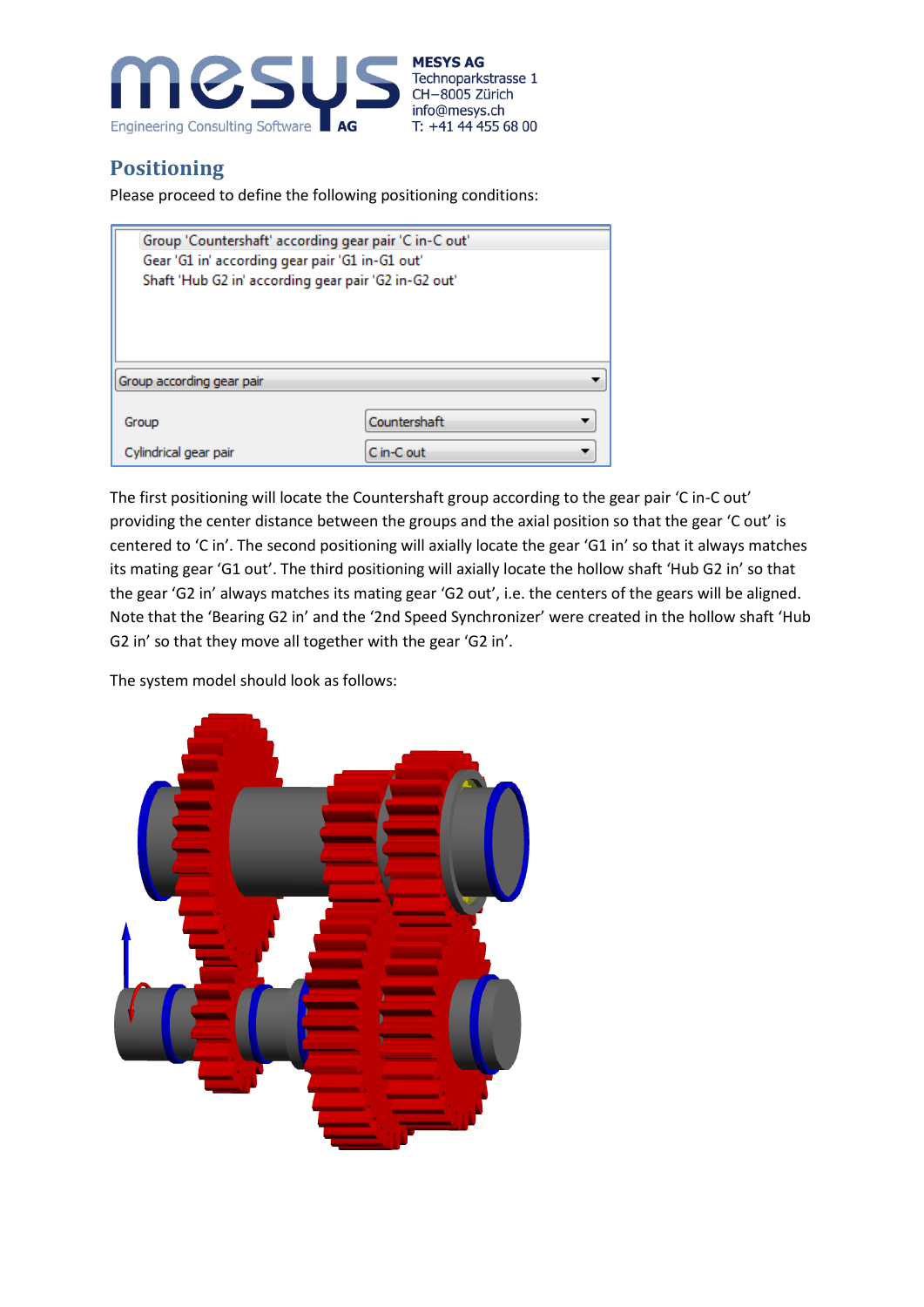

#### **Configurations**

Click now on the header 'Configuration' at the system tree. The so-called configurations will be defined in a table and arranged in rows. Each configuration is used to simulate each of the three gear shifts:

| Name            |                                                 | 3rd Speed Synchronizer   2nd Speed Synchronizer   G1 in-G1 out            |                      |
|-----------------|-------------------------------------------------|---------------------------------------------------------------------------|----------------------|
| 1 1st Speed<br> | $\overline{\phantom{a}}$                        | П                                                                         | $\blacktriangledown$ |
| 2 2nd Speed     | $\overline{\phantom{a}}$                        | $\boldsymbol{J}$                                                          | П                    |
| 3 3rd Speed     | √                                               | $\overline{\phantom{a}}$                                                  | П                    |
|                 | <b>Output Shaft</b><br>Hub G2 in<br>Connections | Þ<br>r<br>٠<br>C in-C out<br>$\checkmark$<br>G1 in-G1 out<br>G2 in-G2 out |                      |
| Active element  |                                                 | $3 \div$                                                                  |                      |

The columns will be used to consider those gear connections, reaction couplings or general constraints which must be taken into consideration for the corresponding configuration. By ticking/clearing the check boxes, the elements of the colummns will be activated/deactivated as appropiate. Note that the check box of general constraints only applies for its torsional constraint, so the constraints in all the other directions are not affected.

Use the <sup>-</sup>button to add three rows and enter the corresponding names which will correspond to our three configurations as shown in the picture above. Then add the '3<sup>rd</sup> Speed Synchronizer', '2<sup>nd</sup> Speed Synchronizer' and 'G1 in-G1 out' in the columns; they can be selected from the context menu when doing a right-mouse click in the window. Note that the 'Rotation around x-axis' of the general constraints, must be always first set to 'Fixed', so that they can be selected afterwards from the context menu in the page 'Configuration'.

Once all the data has been entered, we will discuss the interpretation and implementation of the created configurations.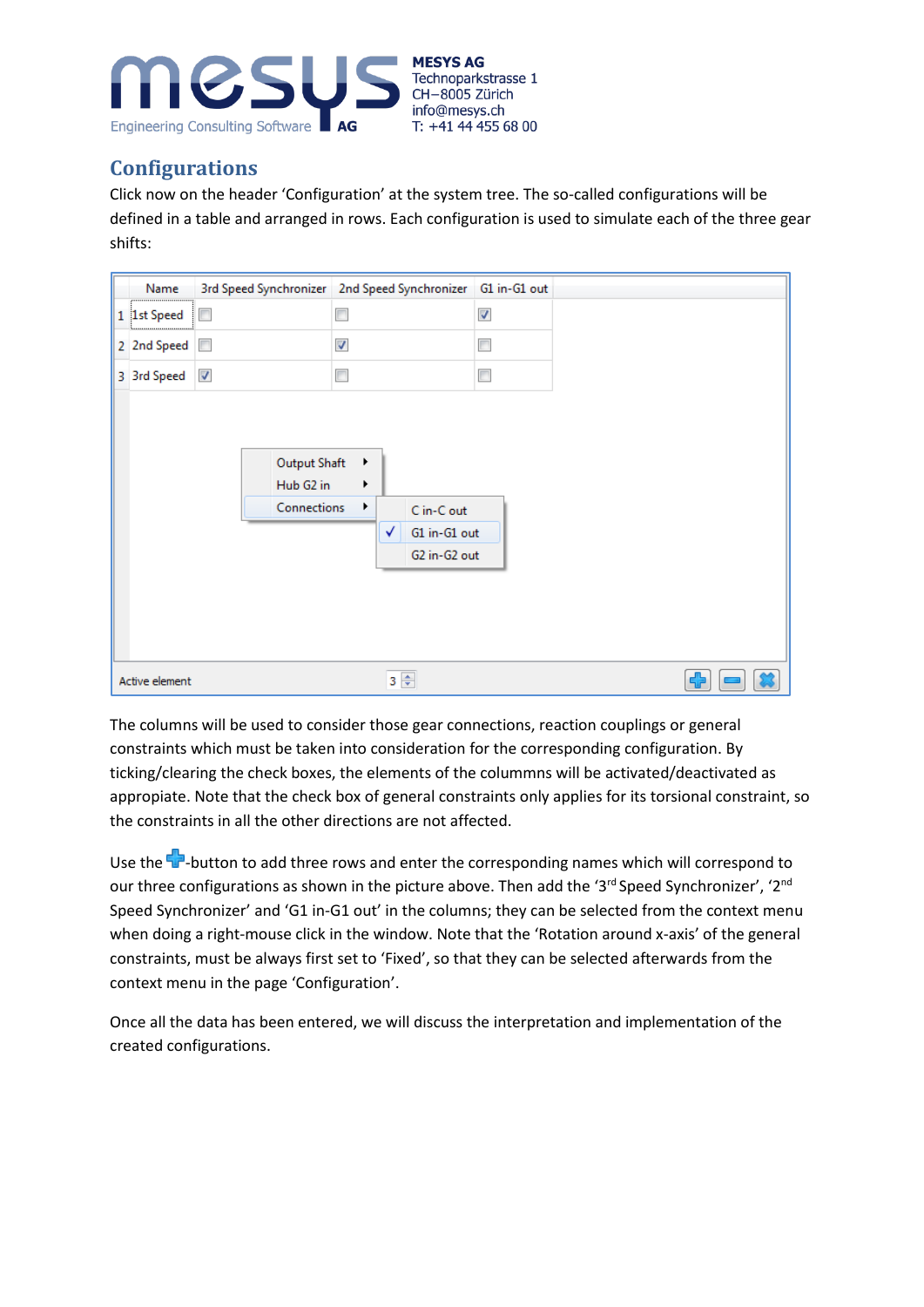

**MESYS AG** Technoparkstrasse 1 CH-8005 Zürich info@mesys.ch T: +41 44 455 68 00

**1st Speed**



The power will first flow through the gear pair 'C in-C out', whose gears are constantly engaged, and will be eventually transmitted through the gear pair 'G1 in-G1 out', so we will set the flag of the corresponding check box.

In order to allow this to happen, the general constraint '3rd Speed Synchronizer' must remain deactivated as if the selector fork of a manual gearbox was not shifted and thus letting the input and output shafts turn at different velocities. That means that the rotation around x-axis of this general constraint, which was previously set to 'Fixed', will be unconstrained. Moreover, the so-called '2nd Speed Synchronizer' will be also deactivated.

At this point it is noteworthy to mention that we have created two different ways to engage or disengage the gear pairs by using the configurations. On one hand, for the gear pair 'G1 in-G1 out', a simply omission of the gear engagement itself has been implemented. On the other hand, for the gear pair 'G2 in-G2 out', a more complex and close to reality simulation has been implemented. It can be observed how the gear 'G2 in' is placed on the hollow shaft 'Hub G2 in' which in turn is mounted on a needle bearing. Therefore, unless the general constraint '2nd Speed Synchronizer' is activated, the gear 'G2 in' will behave as an idler gear.

#### **2nd Speed**

The power flow coming from the gear pair 'C in-C out', will be transmitted through 'G2 in-G2 out':